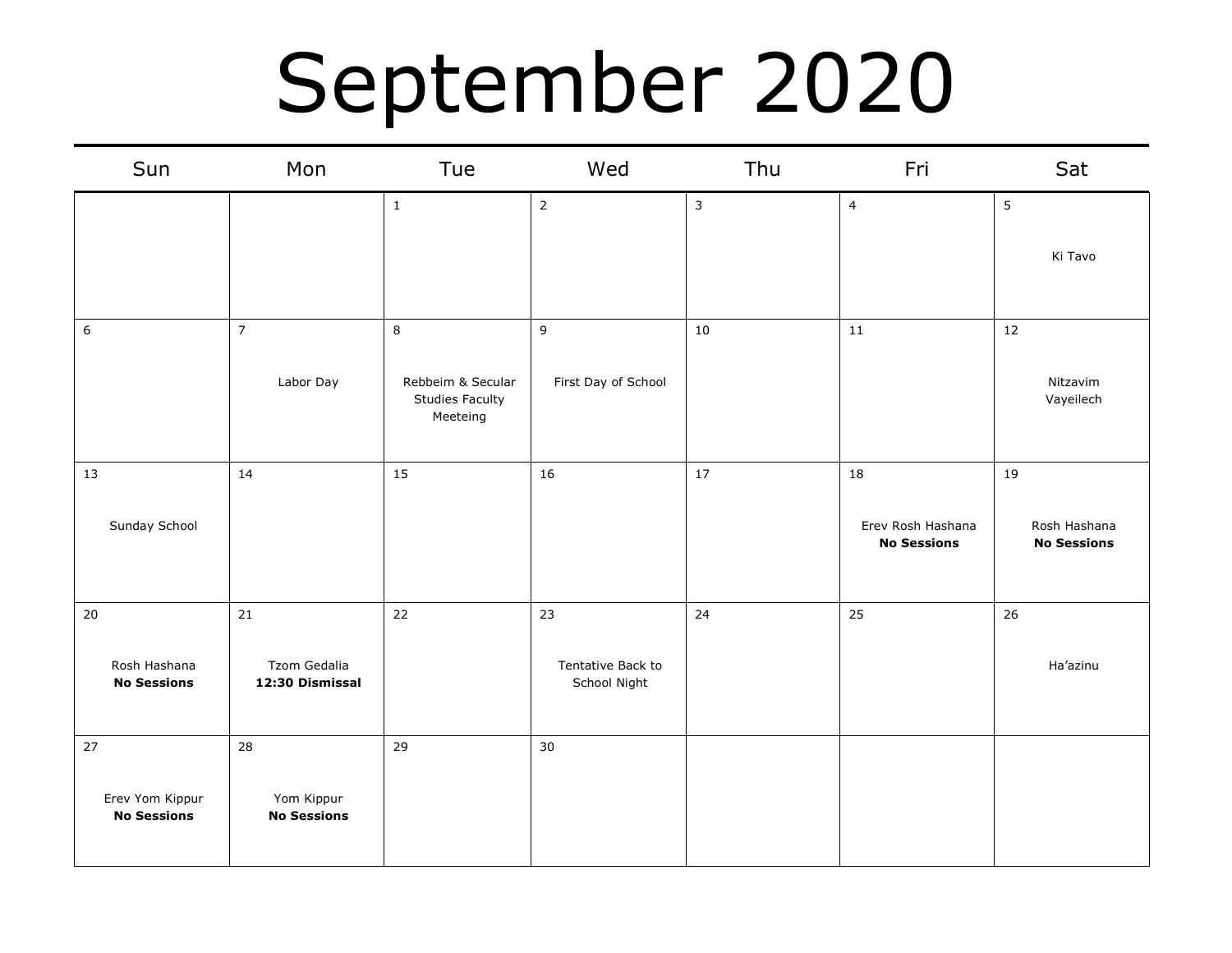### October 2020

|                | Sun                                | Mon                                           | Tue                                           | Wed                                                        | Thu                                           | Fri                                                 | Sat                                                |
|----------------|------------------------------------|-----------------------------------------------|-----------------------------------------------|------------------------------------------------------------|-----------------------------------------------|-----------------------------------------------------|----------------------------------------------------|
|                |                                    |                                               |                                               |                                                            | $\mathbf{1}$<br><b>No Sessions</b>            | $\overline{2}$<br>Erev Sukkot<br><b>No Sessions</b> | $\mathsf{3}$<br>Sukkot Day 1<br><b>No Sessions</b> |
| $\overline{4}$ | Sukkot Day 2<br><b>No Sessions</b> | 5<br>Intermediate Day 1<br><b>No Sessions</b> | 6<br>Intermediate Day 2<br><b>No Sessions</b> | $\overline{7}$<br>Intermediate Day 3<br><b>No Sessions</b> | 8<br>Intermediate Day 4<br><b>No Sessions</b> | $\mathsf g$<br>Hoshana Raba<br><b>No Sessions</b>   | 10<br>Shimini Atzeret<br><b>No Sessions</b>        |
| 11             | Simhat Torah<br><b>No Sessions</b> | 12<br><b>No Sessions</b>                      | 13<br>School Resumes<br>Regular Dismissal     | 14                                                         | 15                                            | 16                                                  | 17<br>Bereshit                                     |
| 18             | Rosh Chodesh<br>Cheshvan           | 19<br>Rosh Chodesh<br>Cheshvan                | 20                                            | 21                                                         | 22                                            | 23                                                  | 24<br>Noach                                        |
| 25             | Sunday School                      | 26                                            | 27                                            | 28                                                         | 29                                            | 30                                                  | 31<br>Lech-Lecha                                   |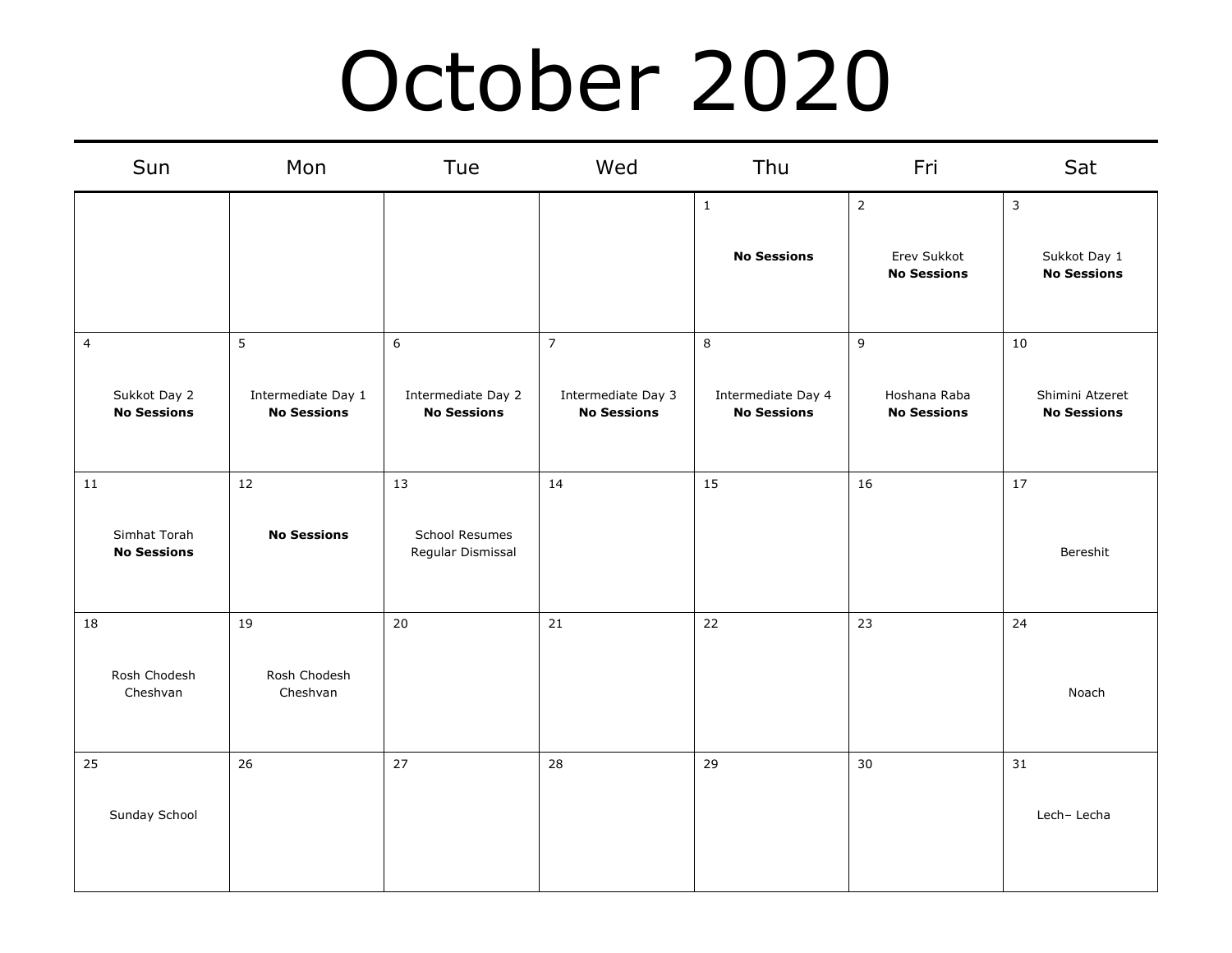#### November 2020

| Sun                                                           | Mon            | Tue                           | Wed                                | Thu                                    | Fri                                                                                                      | Sat                      |
|---------------------------------------------------------------|----------------|-------------------------------|------------------------------------|----------------------------------------|----------------------------------------------------------------------------------------------------------|--------------------------|
| $\,$ 1 $\,$<br>Daylight Savings Time<br>Ends<br>Sunday School | $\overline{2}$ | $\mathsf{3}$                  | $\overline{4}$                     | $5\phantom{.0}$<br>Tentative Fall Trip | $\boldsymbol{6}$<br>End of 1st Quarter<br>All Grades must be put<br>into Gradelink<br><b>No Sessions</b> | $\overline{7}$<br>Vayera |
| $\bf 8$                                                       | 9              | $10\,$                        | 11                                 | $12\,$                                 | 13                                                                                                       | 14<br>Chayei Sara        |
| 15<br>Sunday School                                           | 16             | $17\,$<br>Rosh Chodesh Kislev | 18<br>Parent Teacher<br>Conference | 19                                     | $20\,$                                                                                                   | 21<br>Toldot             |
| $22\,$<br>Sunday School                                       | 23             | 24                            | 25                                 | 26<br>Thanksgiving<br>Sunday Schedule  | 27<br>Sunday Schedule                                                                                    | 28<br>Vayatzei           |
| 29                                                            | 30             |                               |                                    |                                        |                                                                                                          |                          |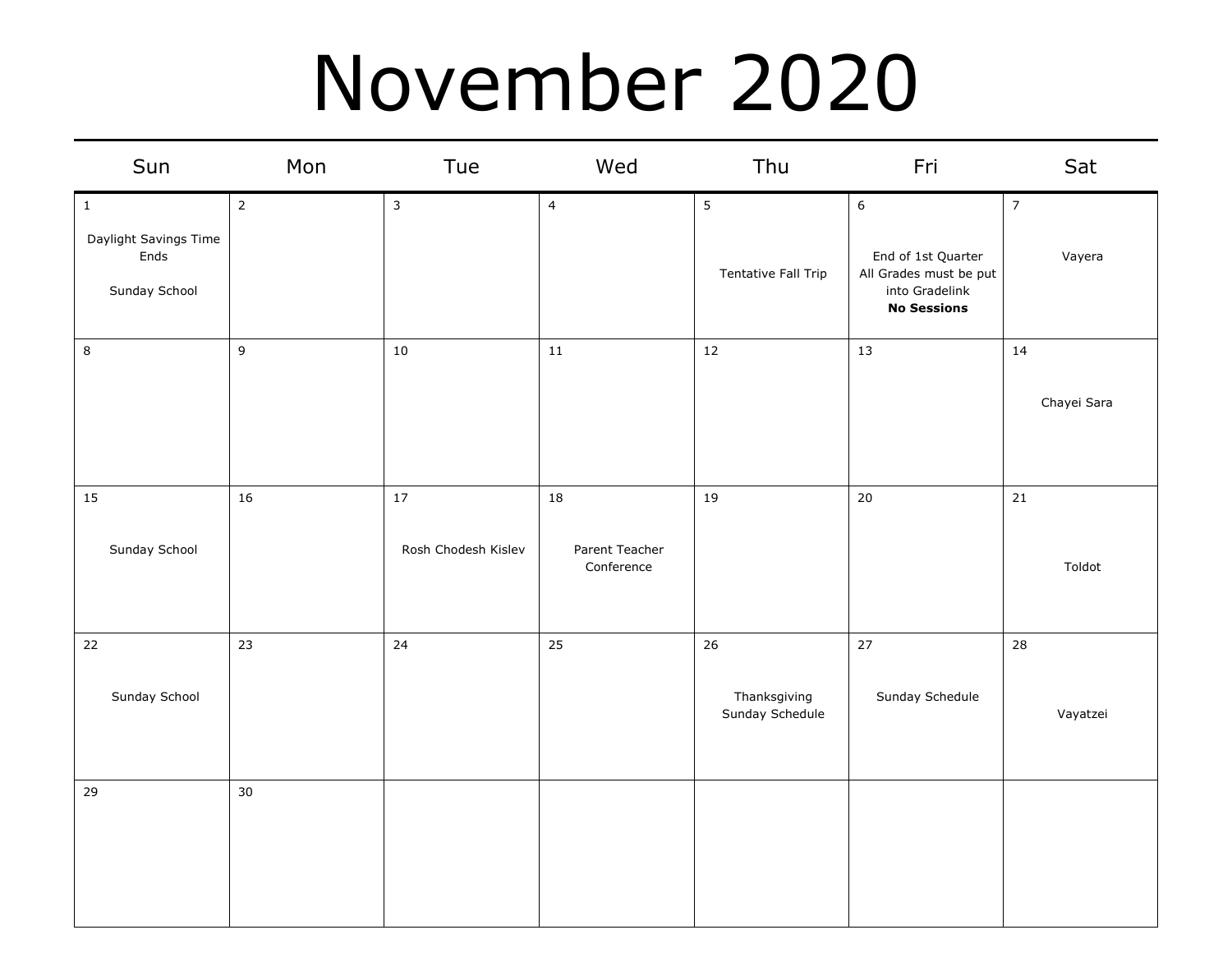### December 2020

| Sun                            | Mon                            | Tue                                                                  | Wed                                              | Thu                                     | Fri                            | Sat                  |
|--------------------------------|--------------------------------|----------------------------------------------------------------------|--------------------------------------------------|-----------------------------------------|--------------------------------|----------------------|
|                                |                                | $\mathbf{1}$                                                         | $\overline{2}$                                   | $\mathbf{3}$                            | $\overline{4}$                 | 5                    |
|                                |                                |                                                                      |                                                  |                                         |                                | Tentative Shabbaton  |
|                                |                                |                                                                      |                                                  |                                         |                                | Vayishlach           |
| $\boldsymbol{6}$               | $\overline{7}$                 | $\,8\,$                                                              | $\overline{9}$                                   | $10\,$                                  | 11                             | 12                   |
| Sunday School                  |                                |                                                                      |                                                  | 1st Night of Chanukah<br>4:30 Dismissal | Chanukah<br><b>No Sessions</b> | Vayeshev<br>Chanukah |
| 13                             | 14                             | 15                                                                   | 16                                               | 17                                      | 18                             | 19                   |
| Chanukah<br><b>No Sessions</b> | Chanukah<br><b>No Sessions</b> | Chanukah<br>4:30 Dismissal<br>Tentative in school<br>Chanukah Mesiba | Rosh Chodesh Tevet<br>Chanukah<br>4:30 Dismissal |                                         |                                | Miketz               |
| $20\,$                         | 21                             | 22                                                                   | 23                                               | 24                                      | 25                             | 26                   |
| Sunday School                  |                                |                                                                      |                                                  |                                         | Asara B'Tevet<br>Mincha 12:35  | Vayigash             |
| 27                             | 28                             | 29                                                                   | 30                                               | 31                                      |                                |                      |
| Sunday School                  |                                |                                                                      |                                                  |                                         |                                |                      |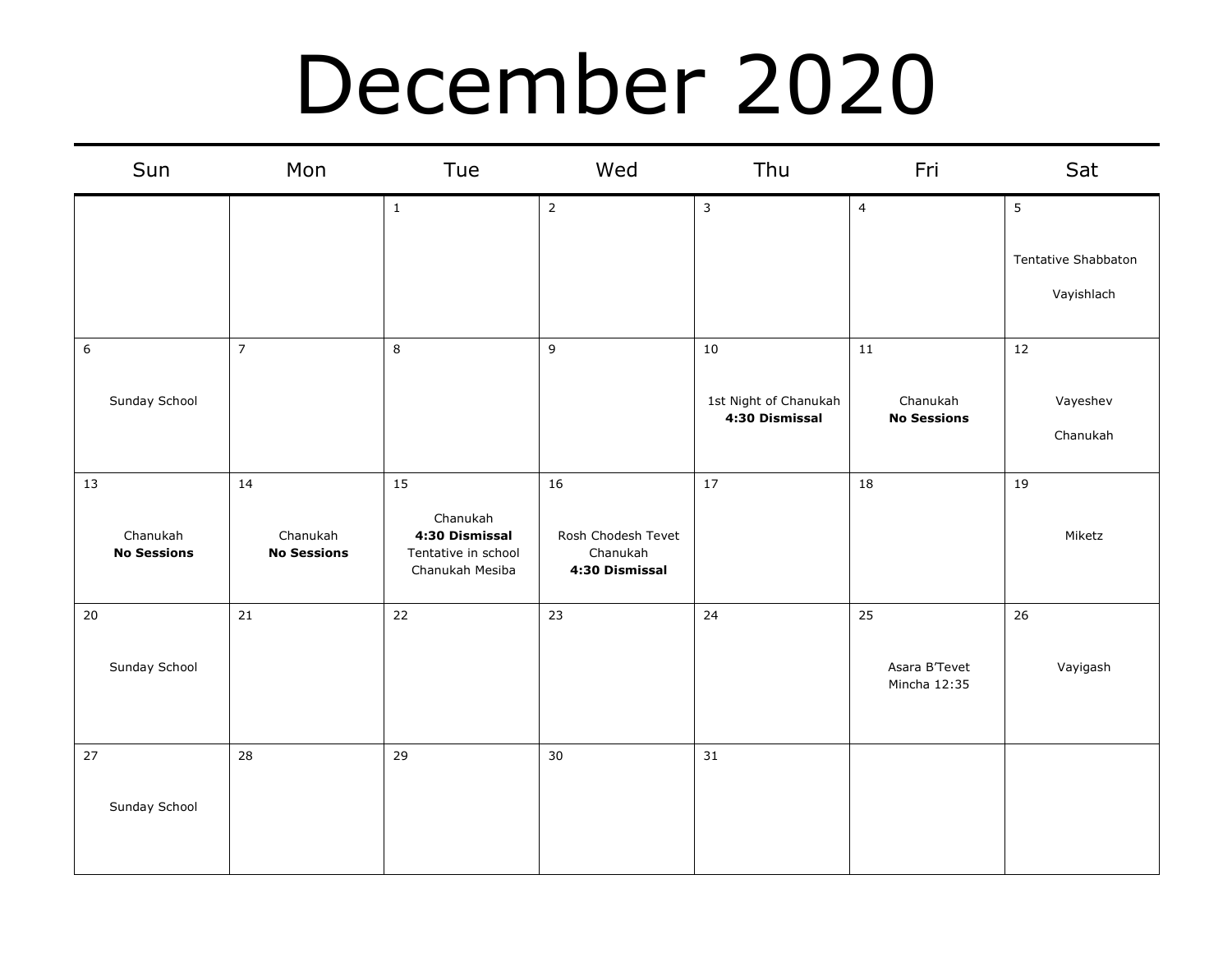# January 2021

| Sun                                             | Mon                                       | Tue                                              | Wed                                                                                   | Thu                                                     | Fri                                                      | Sat                                                    |
|-------------------------------------------------|-------------------------------------------|--------------------------------------------------|---------------------------------------------------------------------------------------|---------------------------------------------------------|----------------------------------------------------------|--------------------------------------------------------|
|                                                 |                                           |                                                  |                                                                                       |                                                         | $\mathbf{1}$<br>Father and Son<br>Breakfast<br>New Years | $\overline{2}$<br>Vayechi                              |
| 3                                               | $\overline{4}$                            | 5                                                | 6                                                                                     | $\overline{7}$                                          | 8                                                        | 9<br>Shemot                                            |
| 10<br>Sunday School                             | ${\bf 11}$                                | 12                                               | 13<br>End of 2nd Quarter/<br>1st Semester<br>All Grades must be put<br>into Gradelink | 14<br>Sunday Schedule<br>Rosh Chodesh Shevat            | 15<br>Finals                                             | 16<br>Vaera                                            |
| 17                                              | 18                                        | 19                                               | 20                                                                                    | 21                                                      | 22                                                       | 23                                                     |
|                                                 | Finals                                    | Finals                                           | Finals                                                                                | Finals                                                  | Mid-Winter Vacation<br><b>No Sessions</b>                | Mid-Winter Vacation<br><b>No Sessions</b><br>Bo        |
| 24                                              | 25                                        | 26                                               | 27                                                                                    | 28                                                      | 29                                                       | 30                                                     |
| Mid-Winter Vacation<br><b>No Sessions</b>       | Mid-Winter Vacation<br><b>No Sessions</b> | <b>Mid-Winter Vacation</b><br><b>No Sessions</b> | Mid-Winter Vacation<br><b>No Sessions</b>                                             | Mid-Winter Vacation<br><b>No Sessions</b><br>Tu B'Shvat | Mid-Winter Vacation<br><b>No Sessions</b>                | Mid-Winter Vacation<br><b>No Sessions</b><br>Beshalach |
| 31<br>Mid-Winter Vacation<br><b>No Sessions</b> |                                           |                                                  |                                                                                       |                                                         |                                                          |                                                        |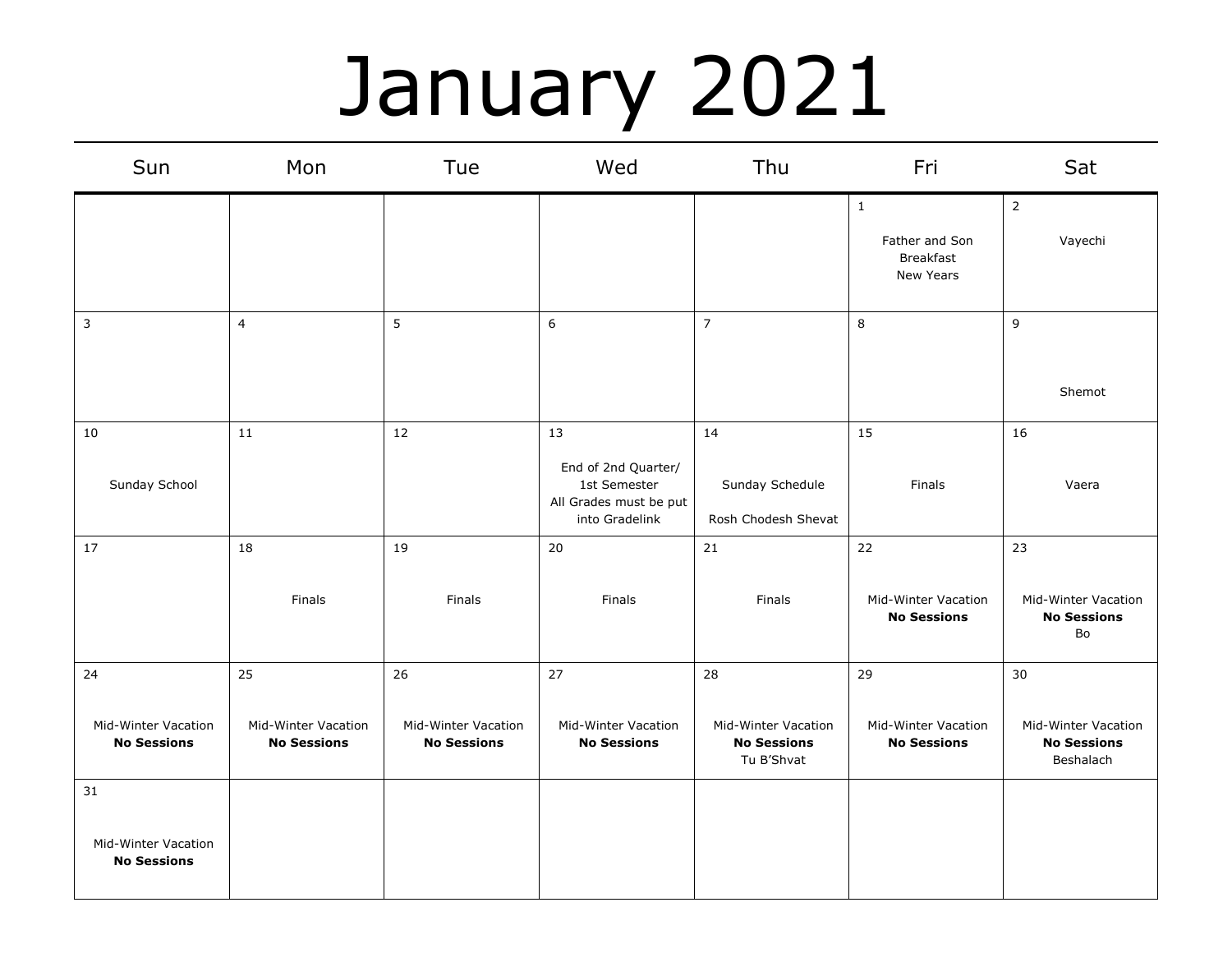### February 2021

| Sun            | Mon                                       | Tue            | Wed                    | Thu                               | Fri                                     | Sat                                                |
|----------------|-------------------------------------------|----------------|------------------------|-----------------------------------|-----------------------------------------|----------------------------------------------------|
|                | $\mathbf 1$                               | $\overline{2}$ | $\mathbf{3}$           | $\overline{4}$                    | 5                                       | $\,$ 6 $\,$                                        |
|                | Mid-Winter Vacation<br><b>No Sessions</b> | School Resumes |                        |                                   |                                         | Yitro                                              |
| $\overline{7}$ | $\,8\,$                                   | $\overline{9}$ | 10                     | 11                                | 12                                      | 13                                                 |
| Sunday School  |                                           |                |                        | Tentative Winter Trip             | Rosh Chodesh Adar<br><b>No Sessions</b> | Rosh Chodesh Adar<br>Mishpatim<br>Shabbat Shekalim |
| $14\,$         | 15                                        | 16             | $17\,$                 | 18                                | 19                                      | 20                                                 |
|                | Presidents Day<br>Sunday Schedule         |                |                        |                                   |                                         | Terumah<br>Shabbat Zachor                          |
| 21             | 22                                        | 23             | 24                     | 25                                | 26                                      | 27                                                 |
| Sunday School  |                                           |                | In School Purim Mesiba | Ta'anit Esther<br>Dismissal 12:30 | Purim<br><b>No Sessions</b>             | Shushan Purim<br>Tetzaveh                          |
| 28             |                                           |                |                        |                                   |                                         |                                                    |
| Sunday School  |                                           |                |                        |                                   |                                         |                                                    |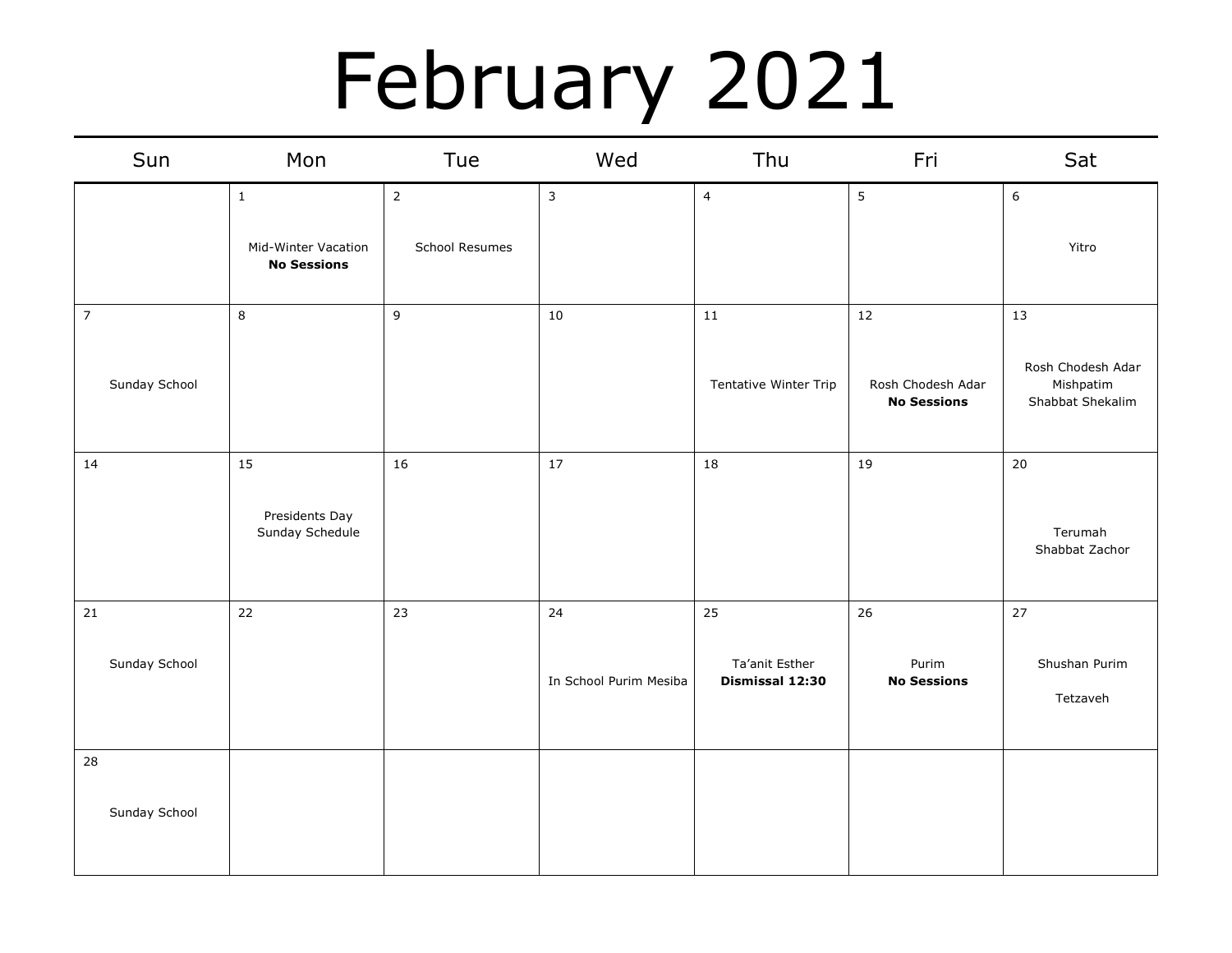### March 2021

| Sun                                                         | Mon                                      | Tue                                                        | Wed                                            | Thu                                                | Fri                                                                 | Sat                                          |
|-------------------------------------------------------------|------------------------------------------|------------------------------------------------------------|------------------------------------------------|----------------------------------------------------|---------------------------------------------------------------------|----------------------------------------------|
|                                                             | $\mathbf{1}$                             | $\overline{2}$                                             | 3                                              | $\overline{4}$                                     | 5<br>End of 3rd Quarter<br>All Grades must be put<br>into Gradelink | 6<br>Ki Tisa<br>Shabbat Parah                |
| $\overline{7}$<br>Sunday School                             | 8                                        | 9                                                          | 10                                             | 11                                                 | 12                                                                  | 13<br>Vayakhel-Pekudei<br>Shabbat Hachodesh  |
| 14<br>Daylight Savings Time<br>Begins<br>Rosh Chodesh Nisan | 15                                       | 16                                                         | 17                                             | 18                                                 | 19                                                                  | 20<br>Vayikra                                |
| 21                                                          | 22                                       | 23<br>Halacha Shiur<br>Pre-Pesach Q & A<br>12:30 Dismissal | 24<br><b>No Sessions</b>                       | 25<br><b>Bedikat Chametz</b><br><b>No Sessions</b> | 26<br><b>No Sessions</b>                                            | 27<br>Tzav<br>Shabbat Hagadol<br>Erev Pesach |
| 28<br>Pesach Day 1<br><b>No Sessions</b>                    | 29<br>Pesach Day 2<br><b>No Sessions</b> | 30<br>Intermediate Day 1<br><b>No Sessions</b>             | 31<br>Intermediate Day 2<br><b>No Sessions</b> |                                                    |                                                                     |                                              |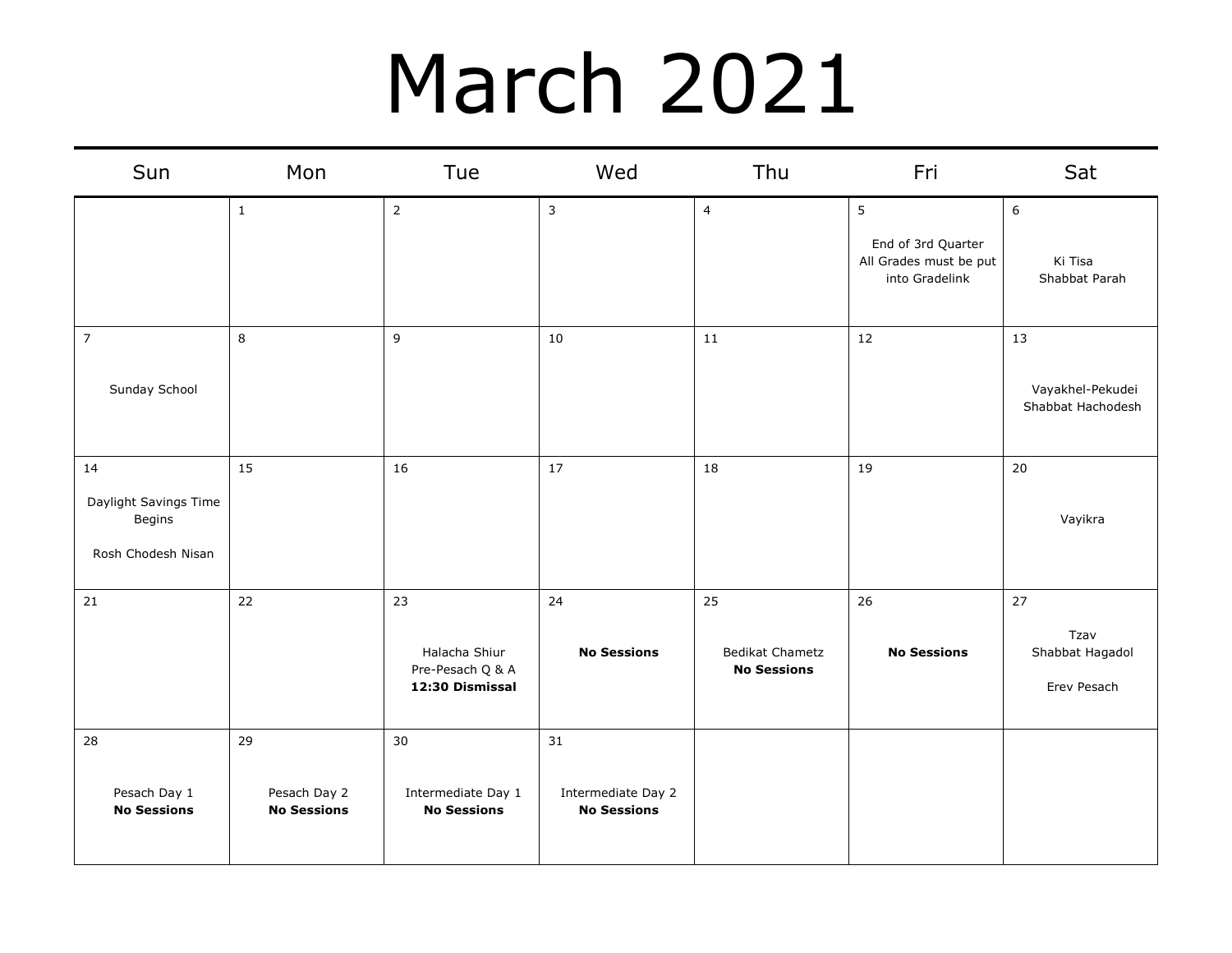### April 2021

| Sun                                                  | Mon                         | Tue                     | Wed            | Thu                                                 | Fri                                                        | Sat                                                |
|------------------------------------------------------|-----------------------------|-------------------------|----------------|-----------------------------------------------------|------------------------------------------------------------|----------------------------------------------------|
|                                                      |                             |                         |                | $\,1\,$<br>Intermediate Day 3<br><b>No Sessions</b> | $\overline{2}$<br>Intermediate Day 4<br><b>No Sessions</b> | $\mathsf{3}$<br>Pesach Day 7<br><b>No Sessions</b> |
| $\overline{4}$<br>Pesach Day 8<br><b>No Sessions</b> | 5<br><b>No Sessions</b>     | $6\,$<br>School Resumes | $\overline{7}$ | $\,8\,$                                             | $\mathsf g$                                                | $10\,$<br>Shemini                                  |
| ${\bf 11}$<br>Sunday School                          | $12\,$<br>Rosh Chodesh Iyar | 13<br>Rosh Chodesh Iyar | 14             | 15                                                  | 16                                                         | 17<br>Tazria- Metzora                              |
| 18                                                   | 19                          | 20                      | 21             | 22                                                  | 23                                                         | 24<br>Acharei Mot -<br>Kedoshim                    |
| 25<br>Sunday School                                  | 26<br>Pesach Sheni          | $27$                    | 28             | 29<br>Tentative Spring Trip                         | 30<br>Tentative Spring Trip<br>Lag Ba'omer                 |                                                    |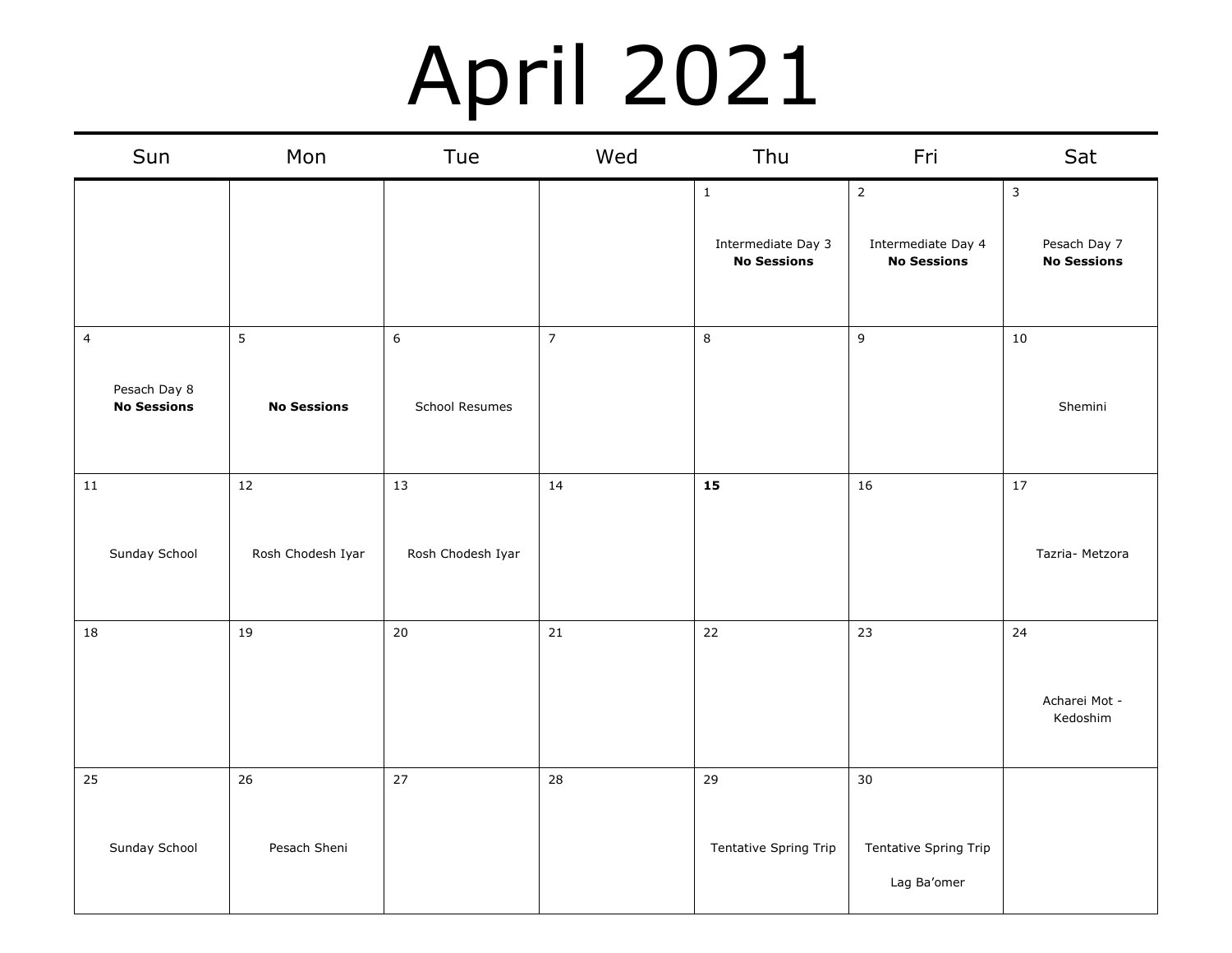# May 2021

| Sun                           | Mon                                    | Tue                                 | Wed                | Thu    | Fri                   | Sat              |
|-------------------------------|----------------------------------------|-------------------------------------|--------------------|--------|-----------------------|------------------|
|                               |                                        |                                     |                    |        |                       | $\mathbf{1}$     |
|                               |                                        |                                     |                    |        |                       | Emor             |
| $\overline{2}$                | $\overline{3}$                         | $\overline{4}$                      | 5                  | 6      | $\overline{7}$        | $\bf8$           |
|                               |                                        |                                     |                    |        | Tentative Spring Trip | Behar-Bechukotai |
| $\mathsf g$                   | $10\,$                                 | ${\bf 11}$                          | 12                 | $13\,$ | 14                    | 15               |
| Sunday School                 |                                        |                                     | Rosh Chodesh Sivan |        |                       | Bamidbar         |
| 16                            | $17\,$                                 | 18                                  | 19                 | $20\,$ | 21                    | 22               |
| Erev Shavuot<br>Sunday School | Shavuot Day 1<br><b>No Sessions</b>    | Shavuot Day 2<br><b>No Sessions</b> | Late Start         |        |                       | Nasso            |
| 23                            | 24                                     | 25                                  | 26                 | 27     | 28                    | 29               |
|                               |                                        |                                     |                    |        |                       | Baha'alotecha    |
| 30                            | 31                                     |                                     |                    |        |                       |                  |
|                               | <b>Memorial Day</b><br>Sunday Schedule |                                     |                    |        |                       |                  |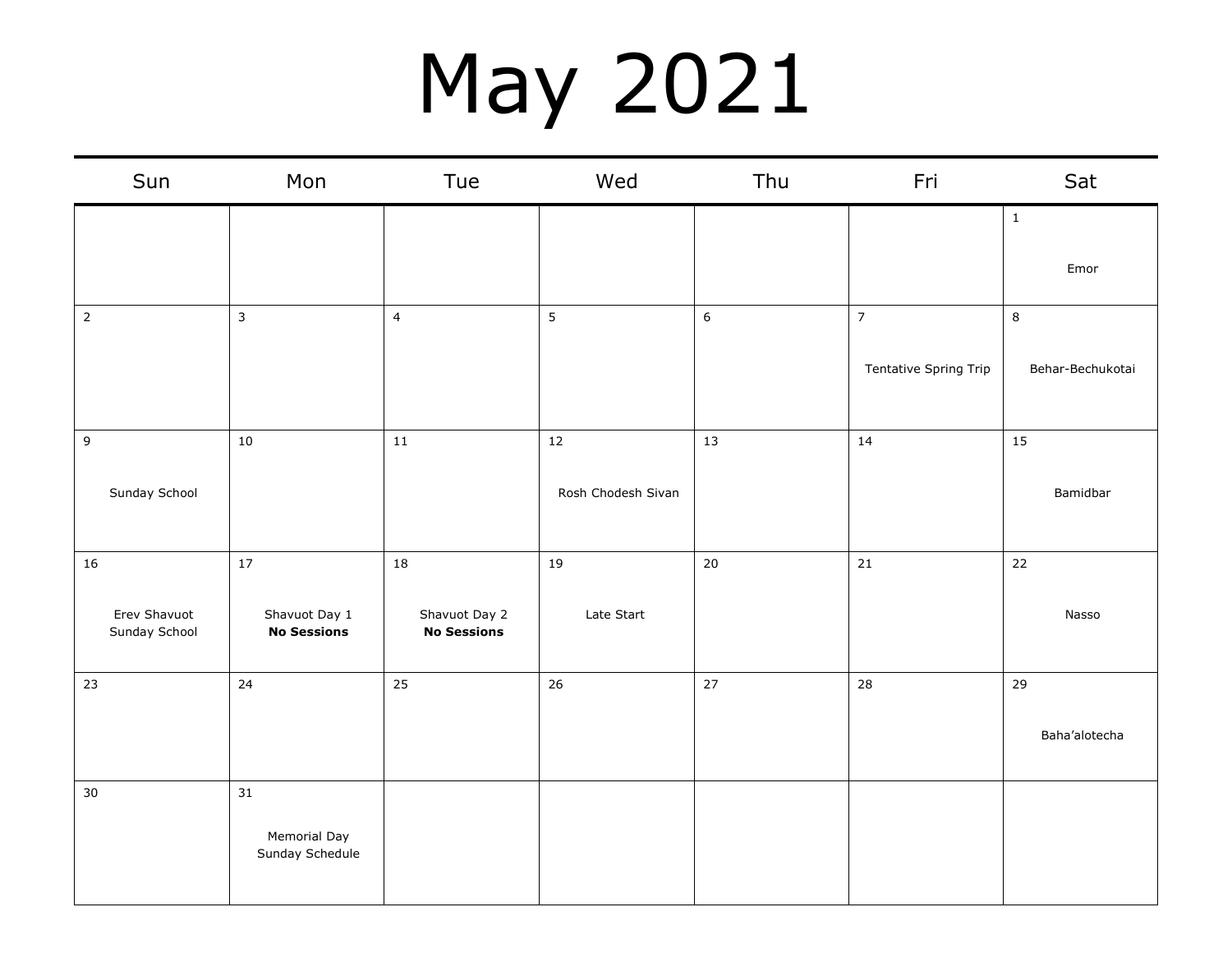#### June 2021

| Sun                                  | Mon                                                                                                  | Tue          | Wed                                                                  | Thu                                             | Fri                                                                  | Sat          |
|--------------------------------------|------------------------------------------------------------------------------------------------------|--------------|----------------------------------------------------------------------|-------------------------------------------------|----------------------------------------------------------------------|--------------|
|                                      |                                                                                                      | $\mathbf{1}$ | $\overline{2}$<br><b>Tentative Graduation</b><br>and Farewell Dinner | 3                                               | $\overline{4}$                                                       | 5<br>Shlach  |
| $\boldsymbol{6}$<br>No Sunday School | $\overline{7}$<br>End of 4th Quarter/<br>Second Semester<br>All grades must be put<br>into Gradelink | $\,8\,$      | 9<br>Last full day of school                                         | $10\,$<br>Sunday Schedule<br>Rosh Chodesh Tamuz | 11<br>Rosh Chodesh Tamuz<br>Finals                                   | 12<br>Korach |
| 13                                   | 14<br>Finals                                                                                         | 15<br>Finals | 16<br>Finals                                                         | 17<br>Finals<br>Last Day of School              | 18<br>Make-Up Final Exam<br>All grades must be put<br>into Gradelink | 19<br>Chukat |
| $20\,$                               | $21\,$                                                                                               | 22           | 23                                                                   | 24                                              | 25                                                                   | 26<br>Balak  |
| $27$                                 | 28                                                                                                   | 29           | 30                                                                   |                                                 |                                                                      |              |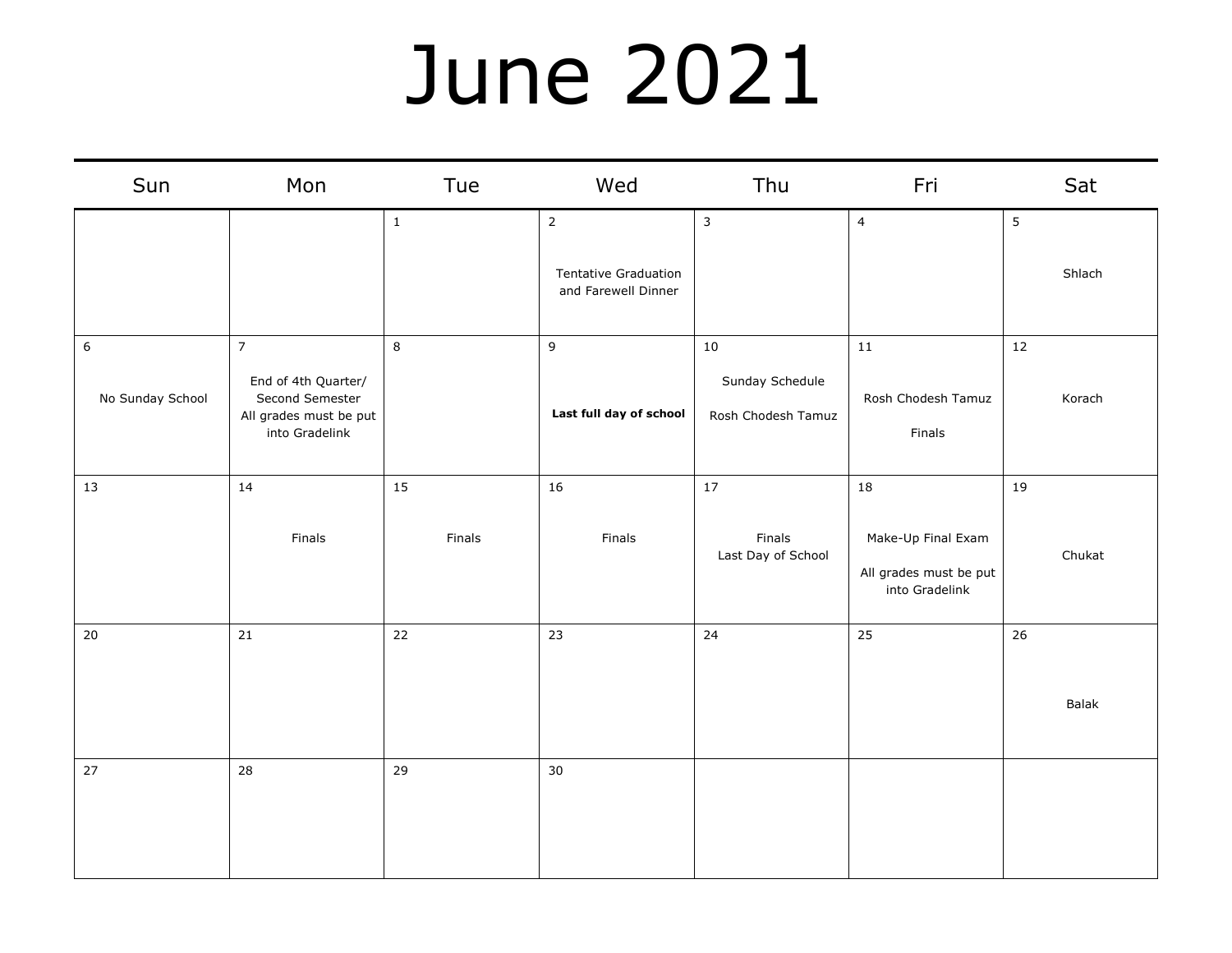## July 2020

| Sun            | Mon          | Tue            | Wed         | Thu            | Fri          | Sat              |
|----------------|--------------|----------------|-------------|----------------|--------------|------------------|
|                | $\mathbf{1}$ |                | $\mathbf 1$ | $\overline{2}$ | $\mathbf{3}$ | $\overline{4}$   |
| $\overline{5}$ | $6\,$        | $\overline{7}$ | $\bf 8$     | $\overline{9}$ | $10\,$       | $11\,$           |
| $12$           | 13           | 14             | 15          | $16\,$         | $17\,$       | 18               |
| $19\,$         | $20\,$       | $21\,$         | $22\,$      | 23             | $24\,$       | $25\phantom{.0}$ |
| 26             | 27           | 28             | 29          | $30\,$         | 31           |                  |